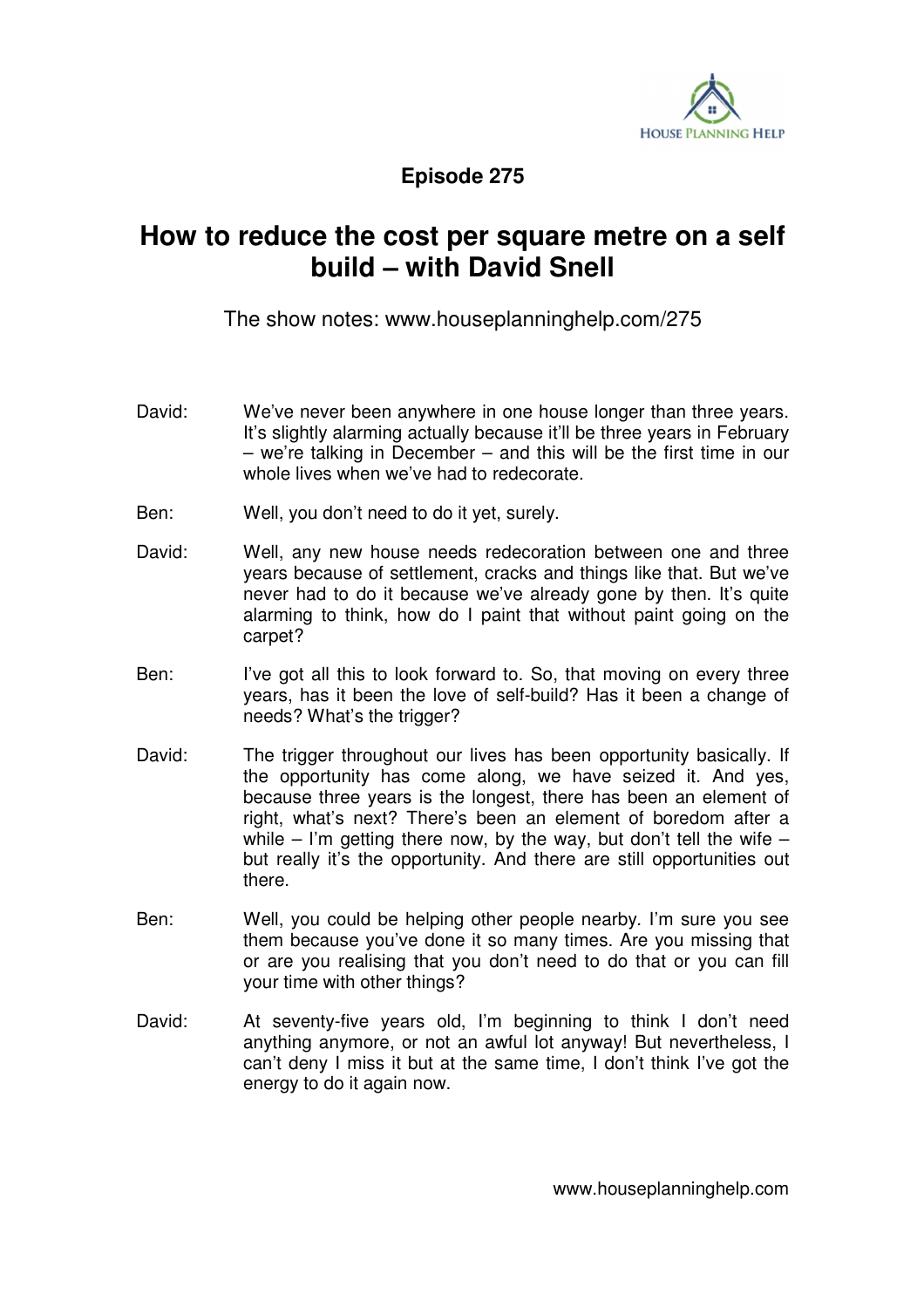

- Ben: I'm looking to find out some of the secrets of cost today. That's why I thought this would be a good chat because you've got your fourteen different projects to reflect on. You've always had a keen eye on costs. So, where does it begin, controlling cost?
- David: I love self-building. I love achieving a house that I've thought of. I thought of this house that we're now sitting in when I was lying in bed five houses ago. I thought maybe the last one would be virtually what we've got here. And here we are. We've got it. So, it's taken a while to gestate, if you like.

 Most people just go out and buy a house from Mister Wimpey or Mister Barratt and they put up with the fact that they've bought a house for two-hundred-thousand pounds – using easy money – and they know that the day they move in, it's still worth two-hundredthousand pounds and possibly in a year or so's time if they're very lucky, it'll be worth two-hundred-and-twenty-thousand. But so will every other house of a similar nature. So, in real terms, they've not made that much.

 For me, the joy of self-building was not only to just get what you want in the place you wanted, and in the style you wanted and the finish you wanted, but to get it at a price that actually gave you a return at the same time.

 Take this house here. Its total cost including the land was twohundred-and-thirty-seven-thousand pounds. But the minute I moved in, I'd got a house worth four hundred and more. I'd built in that equity.

 It might sound avaricious almost, but the cost and the profit incentive is nevertheless there.

- Ben: Are you more of a developer then at that point? Because to be quite honest, and you can shoot me down for this, I didn't think about the profit. I know it's part of the equation once in what I did.
- David: I think of profit right from the word go. I would never enter a project unless it was going to show me positive equity. I would never enter a project which showed me negative equity.

 That doesn't mean to say that if I found the plot of my dreams and knew that I was never going to move again, that it would matter as much as it has before. But all the time we've built, it's been to house ourselves, to suit our own situation, to suit the family situation that we had, to suit how we were living at that time. And at the same time, it's also in the back of our minds, been to build up gradually equity to this point where we now sit in this house with no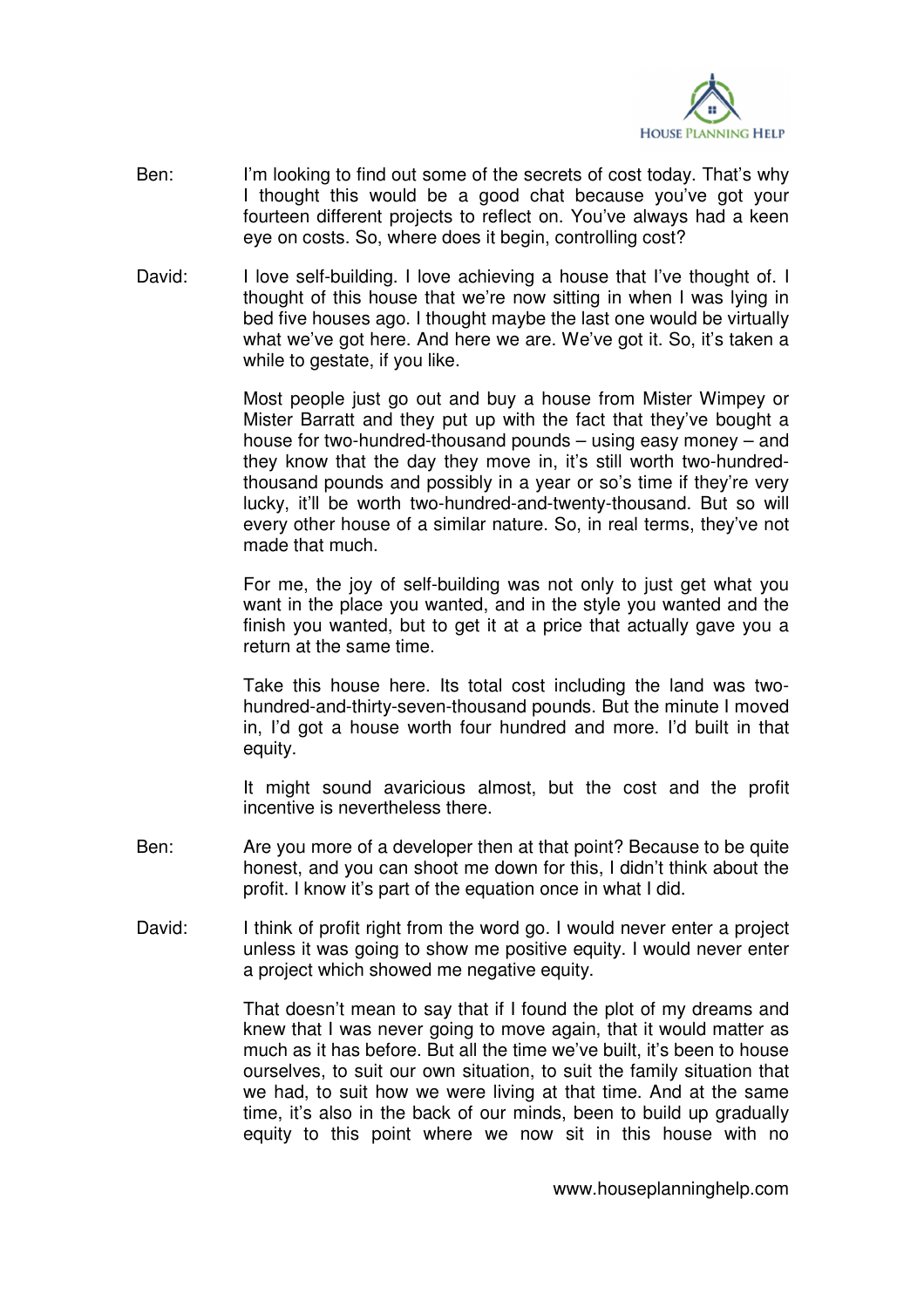

mortgage, we have other houses with no mortgage and at my time of life that's quite necessary.

- Ben: Nobody wants to go into negative equity and we do want to have cost certainty. I think it's quite difficult. You've got experience now so, that must be a big factor in cost.
- David: But I don't have anything that everyone else doesn't have. I never start a project without thinking about costs and without thinking about values and equating the two. I never start a project without getting it costed and that's almost the first thing I do when I've got some plans.
- Ben: How do you do that, get a costing?
- David: I send them out to several costing organisations or quantifying organisations associated with the magazine, Homebuilding and Renovating, and the ones I use are estimators; Online Estimating Limited. I've sent it out to them and I've sent every project I can think of out to them before I've started.

When it's come back, sometimes it's been spot on what I thought, sometimes it's been disappointing, sometimes it's been gratifying and it might cost me less than I originally thought. But equally, on all of them, I had a benchline and a benchmark.

- Ben: Of what you could afford?
- David: If I thought of a house for a plot and it wasn't what I could afford or what was worthwhile putting into that plot – say for example I had a house designed and the costs came back at three-hundredthousand and I really thought that was either more than I could afford on that plot or else it was more than was worthwhile putting in, in order to make positive equity, then I've got the design wrong. I need to go back to the drawing board design wise.

I've never got to that situation.

- Ben: But also, experience has told you what is everything. Because that's something I found quite hard coming in the first time is, when does it stop? I can do as well as I think I can but you're presumably getting everything costed to the curtains, to anything extra that's going to be needed in a house.
- David: Well, to the curtains and the carpets, yes. That cost I've just said about this one, the cost of this latest building, does include carpets and curtains and stuff like that. It worked out at eight-hundred-andsixty-one pounds per square metre.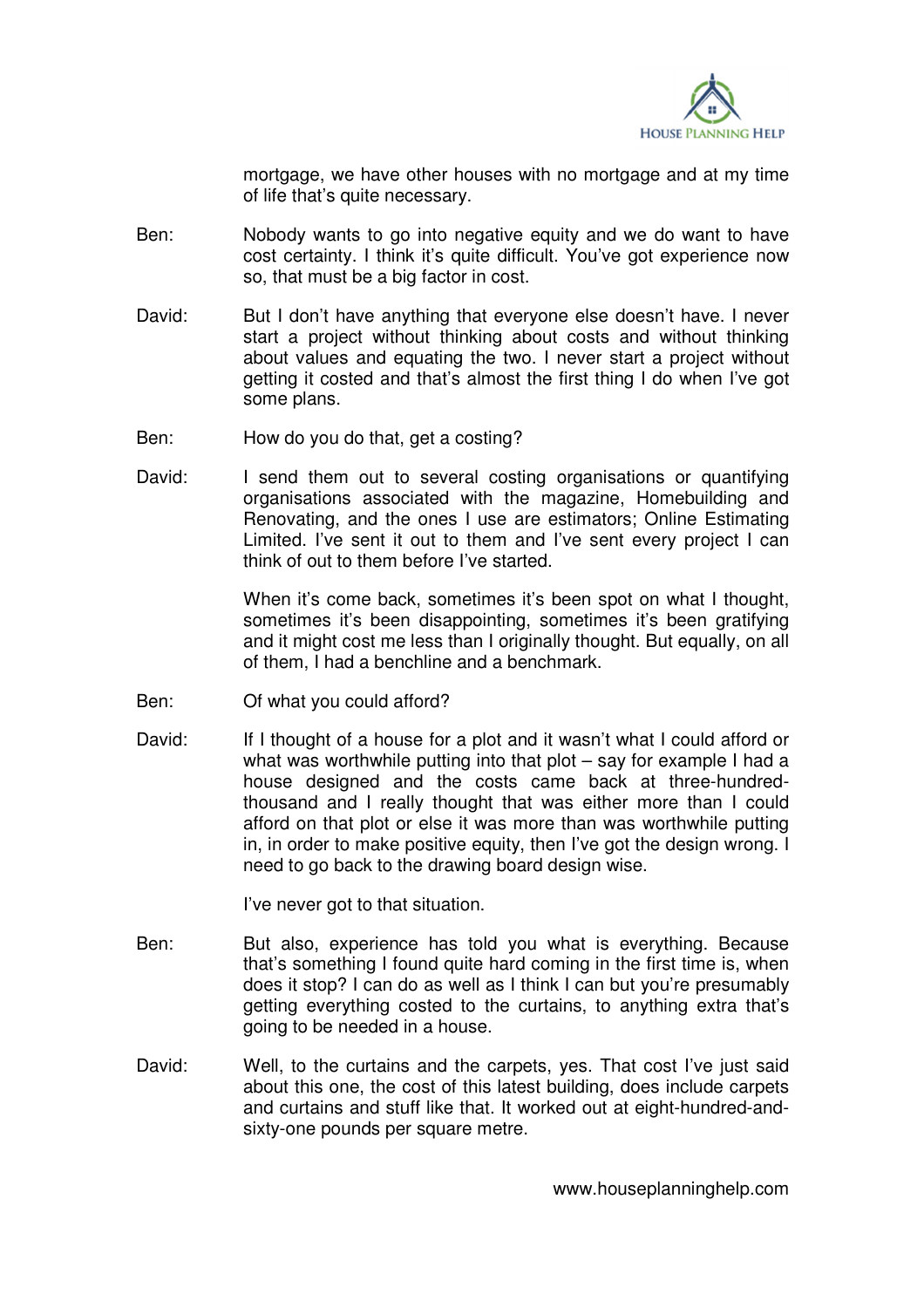

- Ben: That's very low. From what I know and the projects that I look at, that's exceptional. And you're not even building this yourself, are you?
- David: Good lord, no. I've just told you how old I am!
- Ben: Well, I know. What else do you do, a Lottery win? No, that would then have been counted.
- David: Okay. What I do is that I think a lot of self-builders are not laypeople; a lot of self-builders are people who work in some way within the industry. Carpenters, plasterers, bricklayers who come across a plot and build their own home.

 I put myself in their position. I use their knowledge. They wouldn't pay the kind of figures you see in the magazine. They get away with less. How do they get away with less? Because they first of all cost the thing properly, they cut their coat according to their cloth, and they know what sort of price they should be paying for labour and they know what sort of price they should be paying for materials and they know how to shop around for both of those things.

- Ben: Give us some training on that then. How do we do that? How do we know what's a fair price? Or is that part of the costing?
- David: You get it costed as I've said in the first place and that gives you a benchmark. So that if you go out to the costing company and they say the plasterer…
- Ben: You've got all of your different documents here. Let's go through some of this.
- David: If they come back and say that the plastering and insulation labour should be seven-thousand-and-twenty-six pounds and three pence there, I haven't got to spend that number. I've got to try to beat that. I haven't got to try to exceed that, I've got to try and beat it. That's what I set out to do.

 That's by getting good prices from labour and getting good prices for materials.

- Ben: I also get the sense that so much of the budget can get carried away with finishes. Quite often you can tie down some of the nuts and bolts of this much masonry…
- David: There are extras in any building project. Extras like the building inspector coming along and saying, 'sorry, this ground's a bit soggy. You've got to go a metre deeper.' That's a metre more concrete or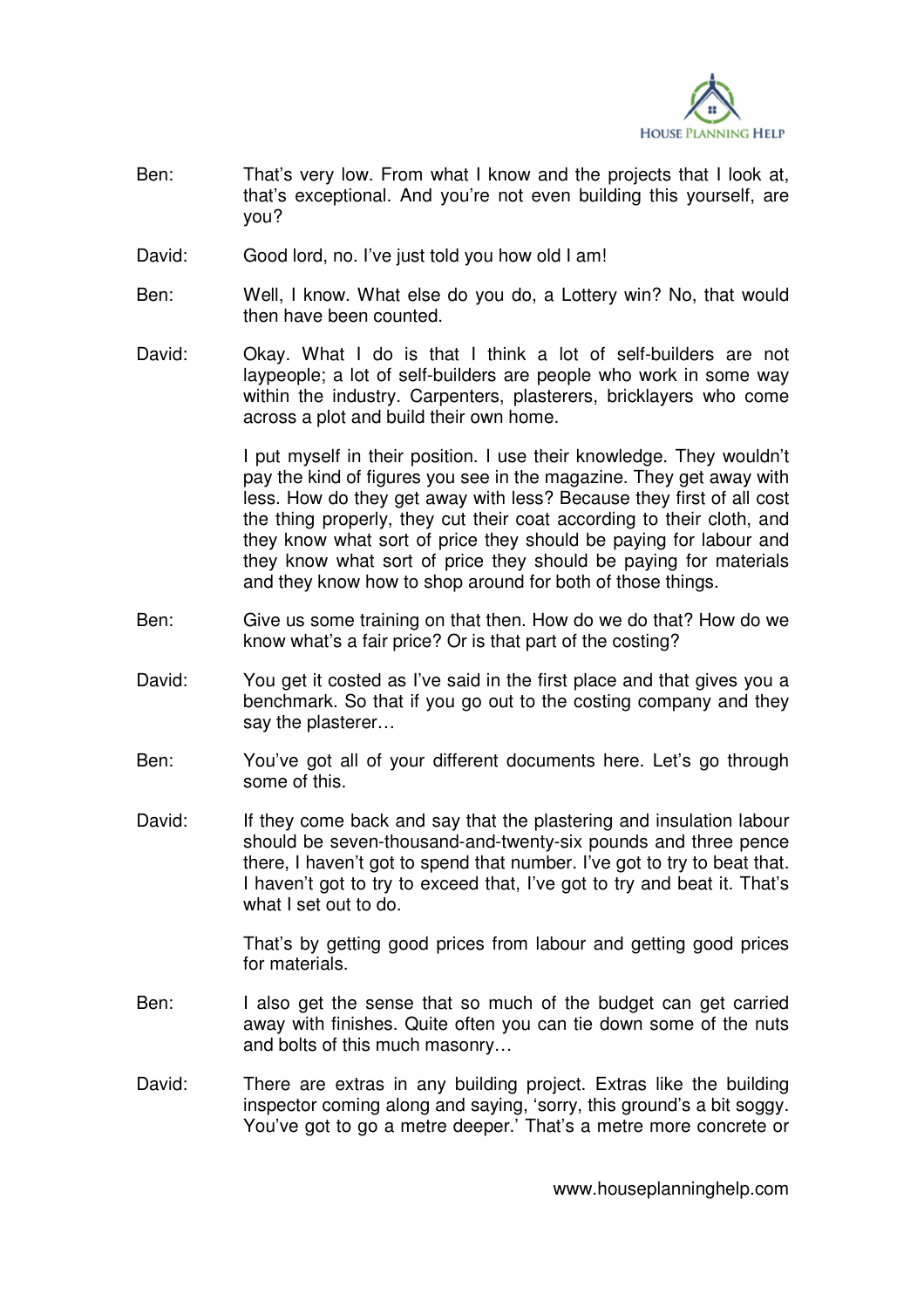

doubles up your concrete or brings you into a specialist foundation and things like that. You can do nothing about that. That's something you've got to suck up.

 That kind of extra is something that comes within your contingency. Anyone should have a contingency fund and that kind of extra is there.

 Then there is the other kind of extra which is what I call elective extras. That's the finishes and the things that you're talking about. There, you can go potty, quite frankly, and spend an awful lot of money without any particular gain.

 If I put this house on the market tomorrow afternoon, first of all people would buy it for the view just like that anyway, but nobody who comes to see it will look at the trademark on my toilet as to who made my toilet. They will just say that's a toilet. But you can get obsessed by the fact that, 'this is a Villeroy and Boch; I must have that kind of toilet' or 'I must have that make of bath' or 'that make of wash handbasin.' You can get completely obsessed with that sort of thing. But if you sell this house, nobody will look for the trademark on the taps.

- Ben: There's a few things to throw in there. Quite often you're working in a couple so, you're going to have to play that off as well.
- David: What do you mean, working as a couple?
- Ben: Well, with your good wife. Or does she not get any say in what the bathroom looks like, even in her last self-build?
- David: I don't think she was obsessive about it at all, no. Again...
- Ben: Functional. But some people don't have that willpower.
- David: Have you seen my bathroom? What kind of bath is in there?

Ben: I don't know.

- David: You've just been in there. That's my point.
- Ben: The bath is a bath.
- David: It's a pressed steel bath; I'll tell you that. Because I don't like cheap plastic baths. But you have been into the bathroom and you didn't…
- Ben: I didn't have a bath! I was washing my hands.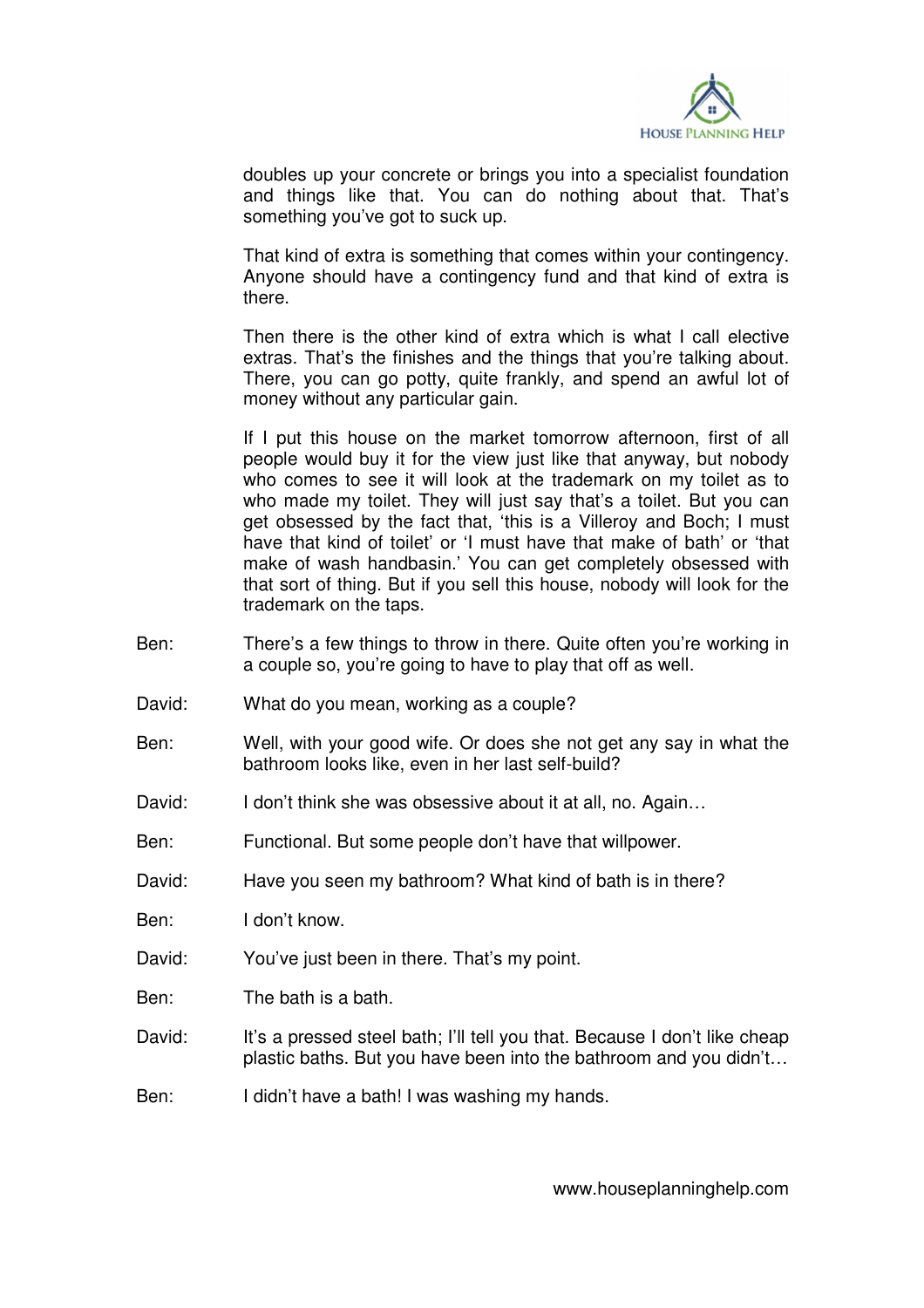

- David: But it's not something that people obsess about at this point and in the living point. But it's something that people can get obsessive about at the build point and they can be sucked into buying and paying twelve-hundred pounds or two-thousand pounds for a bath where they could get something that would look absolutely identical and work absolutely the same way for a tenth of that.
- Ben: I understand what you're saying. I don't know whether I'm hammering a point here but, it comes down to you being able to make that. Because stylistically, I will choose some things over other things. There's a funny correlation between that and price.
- David: There is. Take floor tiles, for example. You've seen the kitchen downstairs. I think we paid twenty pounds a square metre for those floor tiles. But you could pay sixty pounds per metre for exactly the same tile if you went to the wrong tile shop.

 So, what do we do? We go to a company that deals with end of the run, or seconds and things like that. We buy many more tiles than we want because if you buy end of the runs or seconds at twenty pounds a square metre instead of forty to sixty pounds a square metre, you can't go back on them if you want some more or if you break some or something happens. You've got to have some spare ones in effect because from one year to another, a tile is not the same colour or even the same size.

 Just thinking of things like that, you don't have to splash money around.

- Ben: How are you logging costs then? I know one of the things that I was quite looking forward to was sitting down here with your ledger and finding out – you obviously I take it are a pen and paper man?
- David: Yes, pen and paper. Here we have my scribbles everywhere.

 The thing is, costing starts at the beginning. So, at the beginning you cost the thing. How much is it going to cost me? What is the projected cost? How am I going to get through this? Then you log costs as they go.

 So, every expenditure that was made is in this book that we're now looking at. Every time I made a payment out, there it was. First of all, this is useful from the point of view of getting the VAT back at the end because it logs the net cost and the VAT cost so that I can see what's coming back as well. It keeps a running total of everything that's gone out and how much money we'd got left.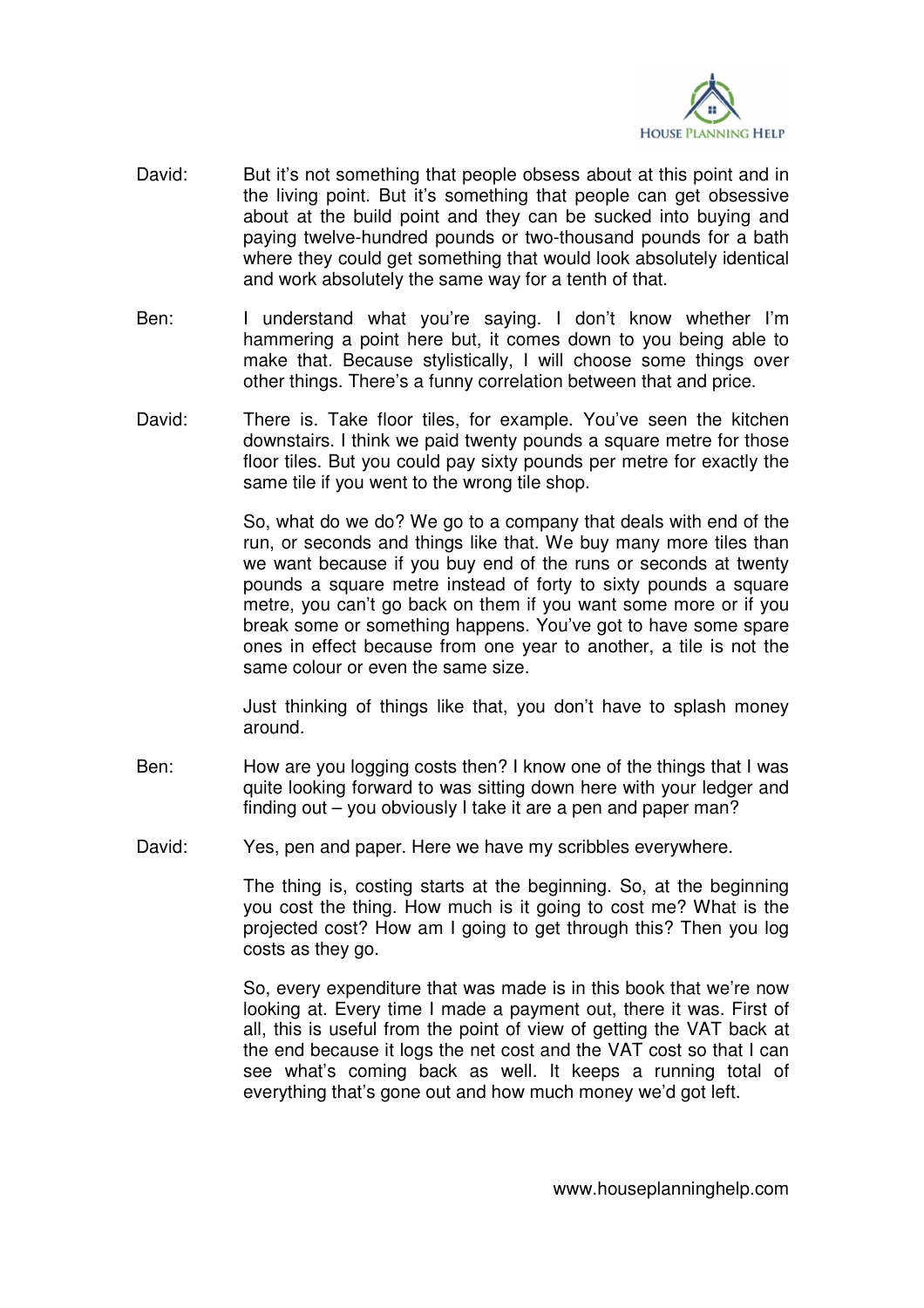

- Ben: Read out a couple of lines and tell me what information you've got there.
- David: Here's the sewage treatment plant which is out the back. The net cost was £1805, there was £361 pounds VAT, so that's a total of £2166.

If we go back to the original estimate for that, it was £2365.40. So, in net terms we spent £1805 for the sewage treatment plant and the original estimate said it was £2365.

- Ben: So, your original estimate, you're getting that back in a spreadsheet or something and now you're looking at, 'I must make sure that this figure for this specific piece, and now I can tick that off.'
- David: Yes. And costing isn't just something that stops at that point, where the estimator says it will cost this much. It carries on.

 So, we'd saved money there. But if it had cost more, my budget hasn't changed. What I've got to spend hasn't changed. So, if that item had cost more, something else must cost less.

- Ben: But again, this is back to will, if you had just that money and nothing else. But I imagine you're a man of means who could spend a little bit more if you wanted to.
- David: Good lord, no [laughter]. I'm a poverty stricken pensioner!
- Ben: I don't believe it for a second. How do you have this resolve?
- David: I'm frugal. I'm not stingy but I'm frugal. I don't spend more than I've got or I've originally budgeted for.
- Ben: I think that's an attitude, isn't it?
- David: And that's not the attitude of some rich man saying, 'I'm not putting any more in that than I have to' and things like that. That's the attitude of the young self-builder who happens to be a carpenter who works on site and has come across a piece of land, knows how to build and therefore has built himself a house because he sees that as a natural way of housing himself.

 He will have a finite amount of money, a finite amount of borrowing capacity, and he will have to work within a means.

Ben: This is what I was getting at earlier about this developer mindset, that probably this will come out of your profits. As you say, it makes sense. Where are you going to take this from then? You've taken it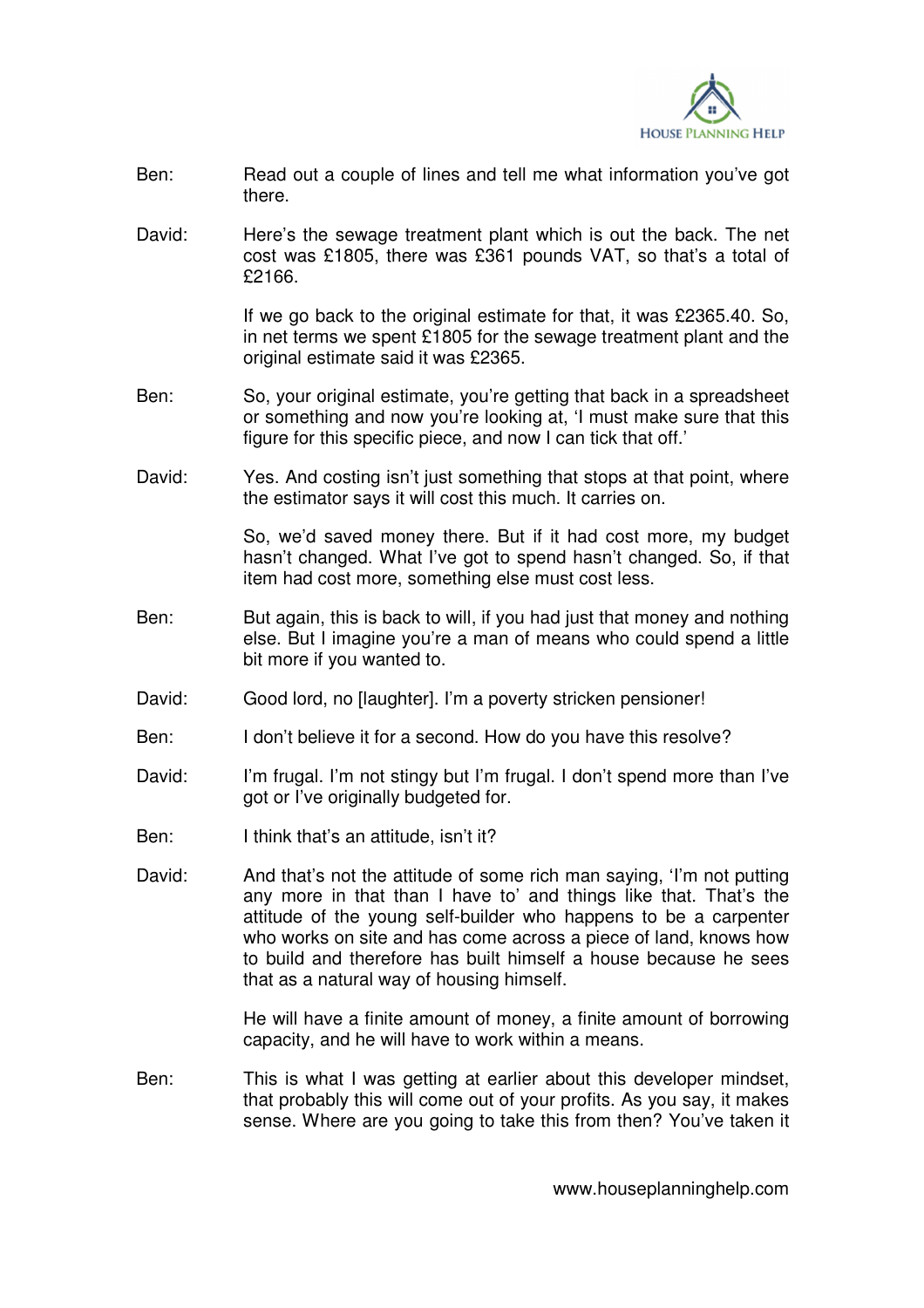

out of the sewage plant which is functional and is something you need, but where do you choose to take it from?

David: You choose to take it from towards the end of the project, the big high-value items, the luxury items. So, if my drains, instead of costing me the amount they had, if they'd cost me three-thousand pounds more, then I would've had three-thousand pounds less to spend on kitchens, sanitaryware and things like that.

> They didn't; they cost less. So, I could actually spend more on the kitchen.

- Ben: Which is exactly what you want to do. I'm going to ask this question then about landscaping. Does that mean, when you've got to your landscaping, because a lot of people by that stage, they're out of cash, they're in trouble, you sail to the end of the project?
- David: Landscaping is another case in point. The landscaping doesn't just suddenly occur at the end of the project.
- Ben: But it's what gets eaten into.
- David: No. It gets eaten into if it's left until the end of the project. You have diggers charging around here carving out holes and foundations, reducing levels and things like that.

 Here, there's a differential in level out there between the roadway and the back fence of something like three metres. So, as this property was built, the landscaping was happening. It wasn't something that was happening at the "oh we've finished the house, now let's start with the landscaping". It was a continuation through the whole project. So, landscaping was costed in as we went.

David: So, here we dug out probably about four-hundred tonnes of material. What did we do with that? We put it in a heap at the back. And then we brought it back where we needed it as we needed it as we built.

> So, this house, we had to build a stone wall at the front of onepoint-six metres tall between us and the road. We didn't just work with this house with a dirty great hole there and scaffolding another storey higher if you like, with that hole. We filled that in. So, we were creating our levels as we went.

> Landscaping to a large degree was a generic thing that happened as we built through the property.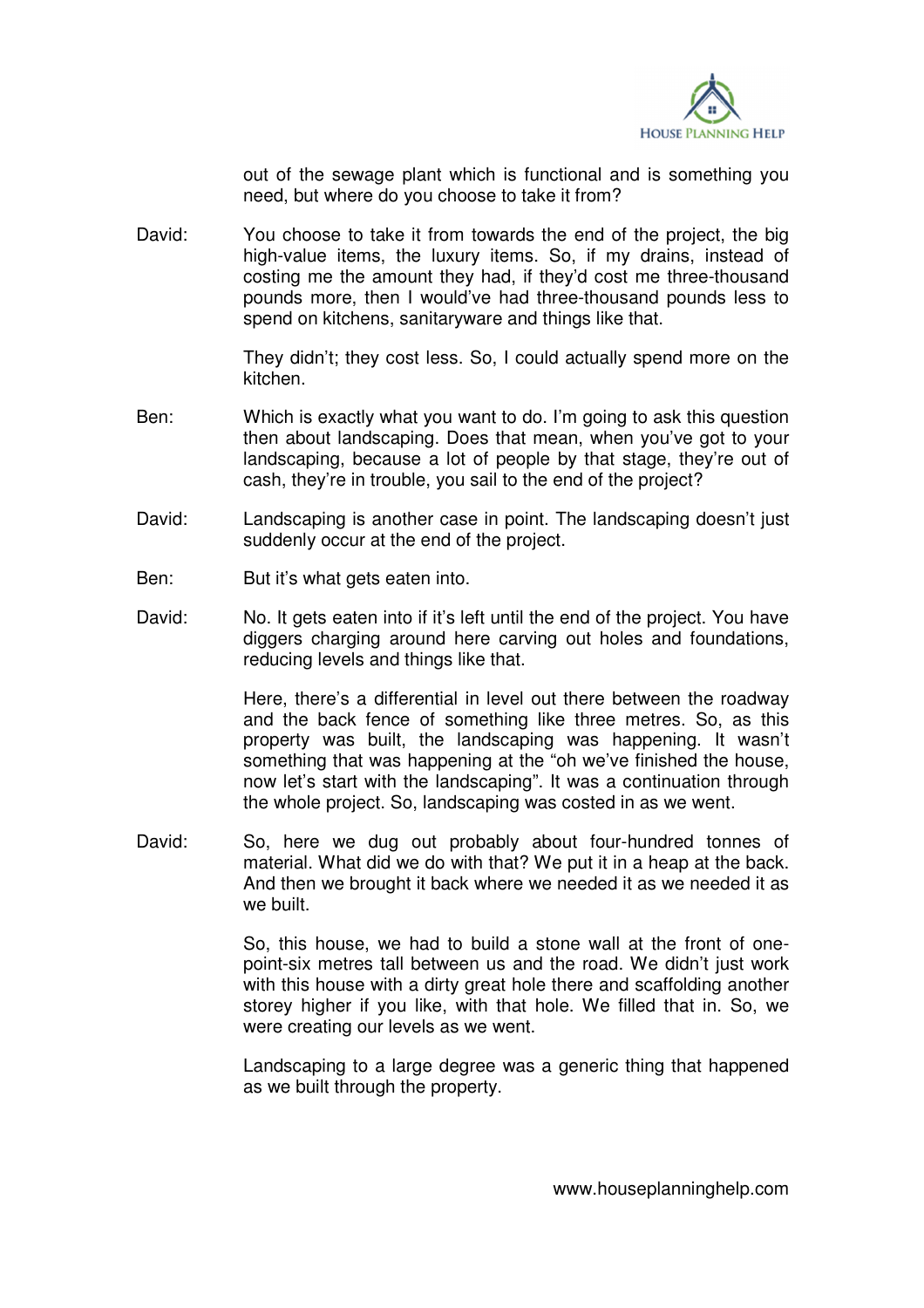

- Ben: What else do we need to think about? I'm sure there's lots more on cost.
- David: Look around. They're nothing special; these are oak doors everywhere. But they didn't cost me an awful lot of money because I happened to be passing Howdens and they had those doors on special offer because they were coming to the end of a run. I bought them for roughly half what the original cost was. Long before I needed them and I stored them in my son's garage until I needed them. I looked out for an opportunity, I bought them and I saved the money on them. And there they are.

 Now, they're not the current range but how often do you have to replace an internal door?

- Ben: I have some doors from Howdens as well. So, you've halved the price or whatever.
- David: Yes.
- Ben: Where do people go wrong then? If you had to look at some of the projects that you've done at the magazine and so forth, what is it? Is it the ground, is it those preferences, is it a mixture of things?
- David: I think it's believing you're on a train that you can't stop. You are on a train that you can stop. At any time if it's running ahead and away from you money wise you have to have the ability and the power to say stop. And you do have that ability and power because it's your chequebook that's paying for this.

 If it's not going right and you want to stop and think, do so. If you have got a price for a plasterer and the only plasterers you can get are twice that cost and you think, 'oh my god, we can't stop, we need the plasterer' and you run on to that, you've just doubled your plastering cost. And if you keep on doing that a few times then you're way out of budget. It's, 'no, we are going to wait until we find the right plasterer at the right price.'

- Ben: Have you ever got it wrong?
- David: Do I make mistakes? Good lord. How can you possibly think that?
- Ben: Well, I wasn't going to phrase it like that!
- David: Yes, I do make mistakes. I've made mistakes here even, some of which are going to be a pain to rectify, to be honest.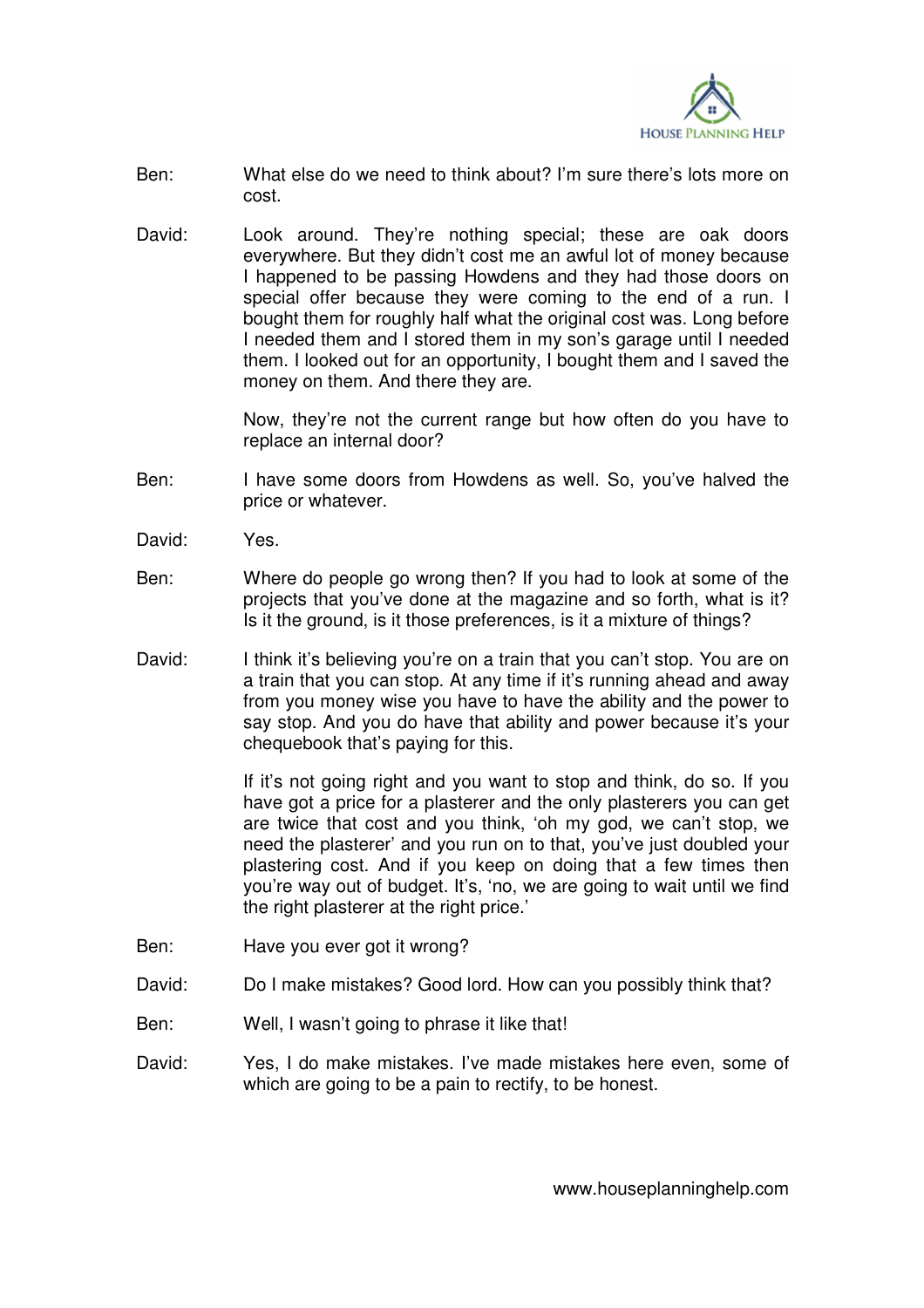

 One big tip I'd give people is never mix up MDF with timber in things like door linings. Here we've got MDF architrave and timber door linings. And the two behave differently and shrink differently and separate and things like that. The redecoration that I'm so frightened of here is going to be more difficult because of that mistake, in effect.

 In my defence, there weren't very many MDF door linings around at that point. There are now.

- Ben: Now I know something that was quite close to your heart was how the cost per square metre has gone up over time. What do you equate that to and has that worked out the same for you on your projects?
- David: It's not worked out. I've actually costed the last five projects of mine and we can say that in 2001, it cost me seven-hundred-and-six pounds a square metre; 2004 it was one-thousand-and-sixty-three, which was quite an avant-garde design; 2007 was nine-hundred; 2009 was eight-eighty; and this 2016 was eight-sixty-one.

 So much for inflation in that period because in 2001 and 2016, fifteen years, there hasn't really been any radical inflation in costs as far as I'm concerned.

 I think people are getting locked into the fact that self-build can go over the top costs wise. I think people are getting locked into the fact that all of the innovations that are available have to be thrown into a self-build and I think that's throwing costs up way beyond what you need to do and you need to spend.

- Ben: And there is a big difference isn't there between a house that's just a functional house and one that's got all-singing, all-dancing, absolutely everything, swimming pool, games room, whatever it might be. Those are two extremes, aren't they? And what's interesting is, if you build a basic house like you were saying earlier, people still look for, 'does it have a bathroom?'
- David: Yes. I think this house here, and any house I've ever built, has suited my situation in life. I'm seventy-five years old. This house has been built with the future in mind. This house is for the next thirty years. And therefore, everything that we've done within it allows us to be able to live here for our declining years.

 All the doors are wheelchair width; all the taps can be opened and shut with impaired hand movement; the bedroom, the dressing room and en-suite are downstairs; one of the lounges is downstairs